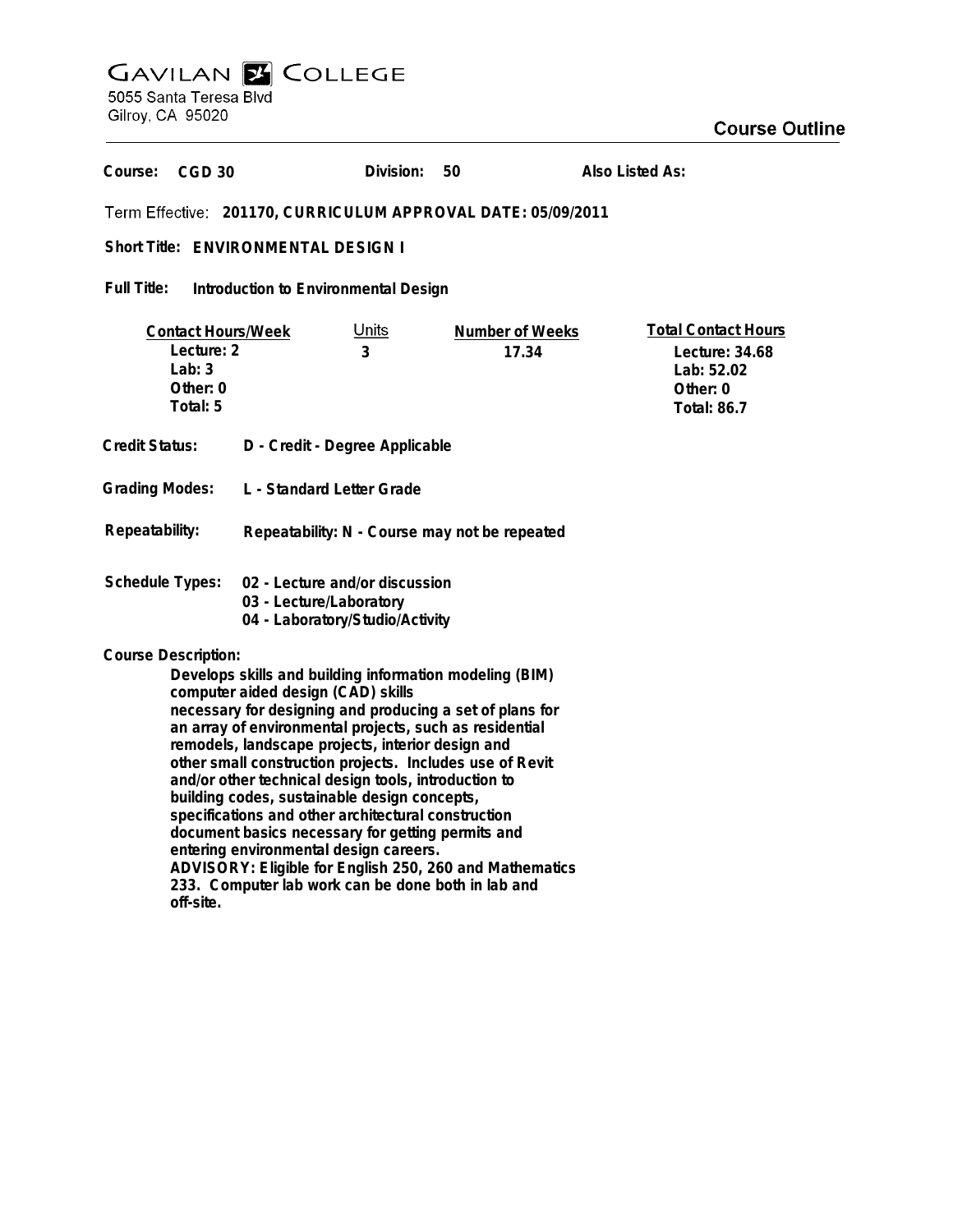**ARTICULATION and CERTIFICATE INFORMATION Associate Degree: CSU GE: IGETC: CSU TRANSFER: Transferable CSU, effective 199270 UC TRANSFER: Not Transferable**

**PREREQUISITES:**

**COREQUISITES:**

**STUDENT LEARNING OUTCOMES: 1. Create working drawings for project in compliance with environmental planning/architectural standards**

**Measure: Electronic Set of Working Drawings PLO: 3 ILO: 1.4, 2.2, 3.3, 6.3 GE-LO: B-3 Year Assessed: 2011**

**2. Develop a design that describes and serves the needs of users**

**Measure: Class Design Projects PLO: 2, 4, 1, 3 ILO: 1.1, 1.3 2.1, 2.4. 3.2, 4.1. 5.1, 6.4 GE-LO: A-2, B-8, C-3, E-3, F-1 Year Assessed: 2011**

**3. Design and prepare presentations of plans that can be used to apply for position or university to meet career objective**

**Measure: final CGD 30 project portfolio PLO: 2, 3, 1, 4 ILO: 1.5, 2.6, 3.2, 4.2, 5.1, 6.1 GE-LO: A-1, A-6, B-7, C-1, E-1, F-1 Year Assessed: 2011**

**TOPICS AND SCOPE: Curriculum Approval Date: 05/09/2011 11 Hours CONTENT: Environmental Design and local planning departments. SPO: Develop, support and present plans. HOMEWORK: Obtain local building regulations, provide sketches and details of proposed project 14 Hours CONTENT: Sustainable Practices, Intro to AutoCAD LT or other software for project SPO: Use LEED specifications, selecting scale, architectural layers, symbols and dimensions.**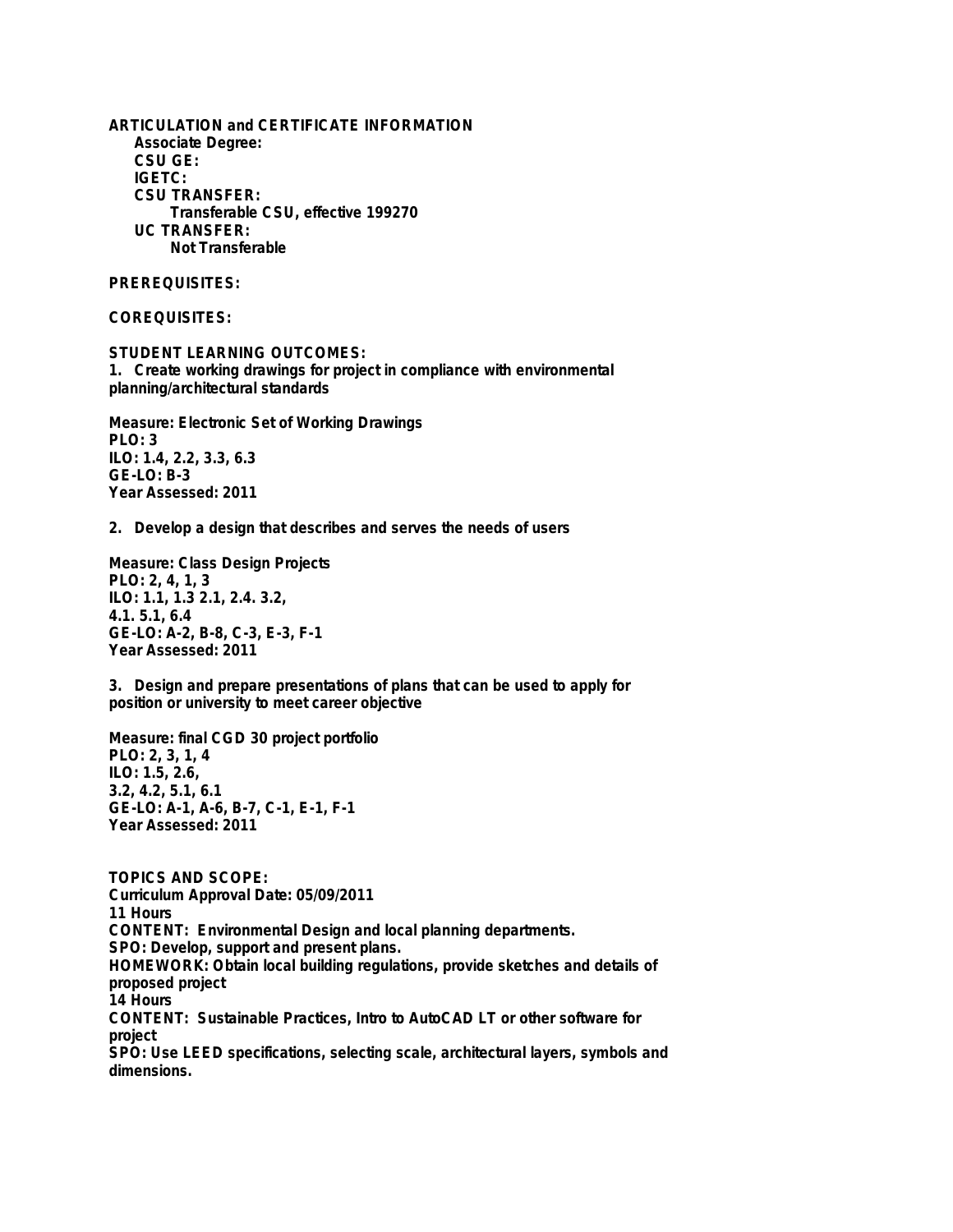**HOMEWORK: Create sustainable specs for site plan drawn using architectural standards. 11 Hours**

**CONTENT: Floor Plans, Layers, and Environmental Considerations**

**SPO: Provide plans to optimize environmental conditions**

**HOMEWORK: Develop dimensioned and scaled environmental site plan for project. 1 Hours**

**CONTENT: Foundation and Plumbing Plans**

**SPO: Use blocks and details on foundation/plumbing plan**

**HOMEWORK: Create foundation/plumbing plan with footing details use blocks for fixtures.**

**14 Hours**

**CONTENT: Title 24 (energy conservation) Electrical Floor Plan, with sections and schedules.**

**SPO: Create plans that addresses Title 24**

**HOMEWORK: Produce Floor and Electrical Plan with wall and door/window schedules 10 Hours**

**CONTENT: Roof and framing plans.**

**SPO: Develop water resistant roofing & structural plans.**

**HOMEWORK: Determine roofing materials - use framing tables for developing roofing plan.**

**12 Hours**

**CONTENT: Building elevations and finish materials.**

**SPO: Create elevations and finish schedules.**

**HOMEWORK: Draft interior and exterior elevations. Provide finish schedules. 5 Hours**

**CONTENT: Standards for assembling plans into a coherent set**

**SPO: Create a portfolio section that demonstrates skills in environmental design HOMEWORK: Create digital set of working drawings using industry standards 2 Hours**

**Final Exam**

**METHODS OF INSTRUCTION:**

**Lecture, discussion, field experiences, guest lectures, demonstrations to support independent and group design and research projects reinforced by instructor and peer critiques. METHODS OF EVALUATION: CATEGORY 1 - The types of writing assignments required: Percent range of total grade: 10 % to 15 % Written Homework Reading Reports Lab Reports Other: Written Critiques and Drawing Notes If this is a degree applicable course, but substantial writing assignments are not appropriate, indicate reason: Course primarily involves skill demonstration or problem solving CATEGORY 2 -The problem-solving assignments required: Percent range of total grade: 10 % to 25 % Homework Problems Exams Other: Design Problems CATEGORY 3 -The types of skill demonstrations required: Percent range of total grade: 10 % to 25 % Class Performance/s Performance Exams**